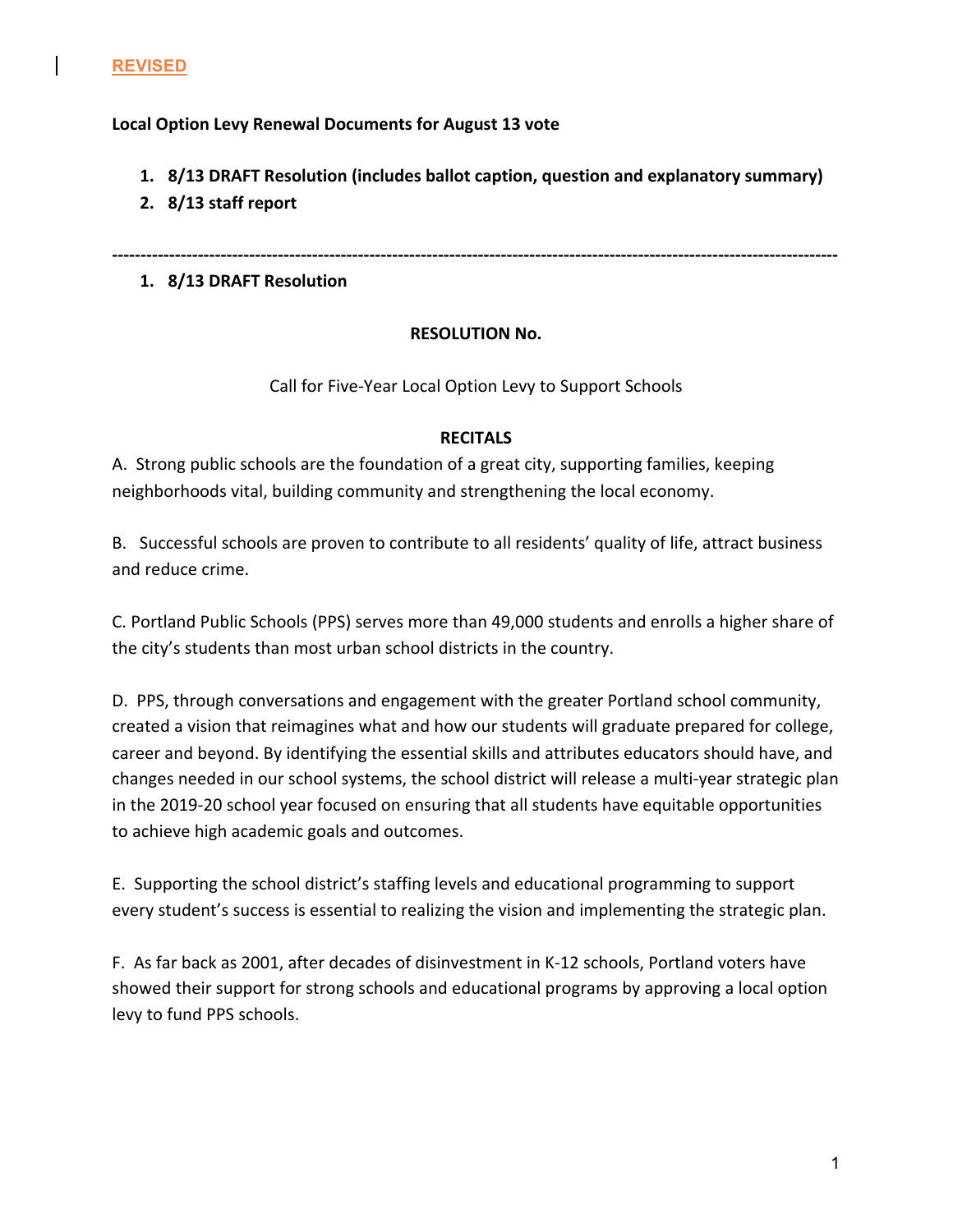## **REVISED**

G. As recently as 2014, voters again affirmed their support for Portland Public Schools by passing a second, five-year local option levy to support teaching positions and educational programs by a margin of 72%.

H. The PPS local option levy was intended to support a minimum of 640 teaching positions each year however, over the five-year period of the 2014 levy, it will have supported an average of 825 positions each school year, contributing to the school district's equitable staffing model and commitment to providing necessary supports for struggling students.

I. PPS has exercised strong financial management over benefits costs, with all employees paying a share of health care premiums and all employees paying the 6-percent contribution into their retirement plans (a cost picked up by many public employers), and by refinancing the school district's PERS retirement obligations to save millions of dollars each year.

J. This local option levy requires independent oversight by the Citizens Budget Review Committee (CBRC) to ensure that levy dollars are used only for purposes approved by local voters.

K. The CBRC has affirmed, in annual reports to the PPS Board of Education, that local option funds have primarily been used to fund hundreds of teachers and maintain or lower class sizes. It urges the Board of Education to refer another five-year local option levy in the interest of maintaining teaching positions.

L. All funds raised under this proposed levy will be used exclusively for Portland students in PPS schools; and none of the funds will go to the state for distribution under the state school funding formula.

## **RESOLUTION**

1. The Board shall ask voters to approve a five-year local option levy in November 2019 that will provide an estimated \$99.9 million in 2020-2021; \$103.9 million in 2021-2022; \$108.1 million in 2022-2023; \$112.4 million in 2023-2024; and \$111.9 million in 2024-2025.

2. The levy revenue shall be used to fund teaching positions and classroom supports.

3. The fully allowable levy rate shall continue to be \$1.99 per \$1,000 of assessed value, which is estimated to cost roughly \$39.00 per month for a median home assessed at \$233,925 per year in the PPS district.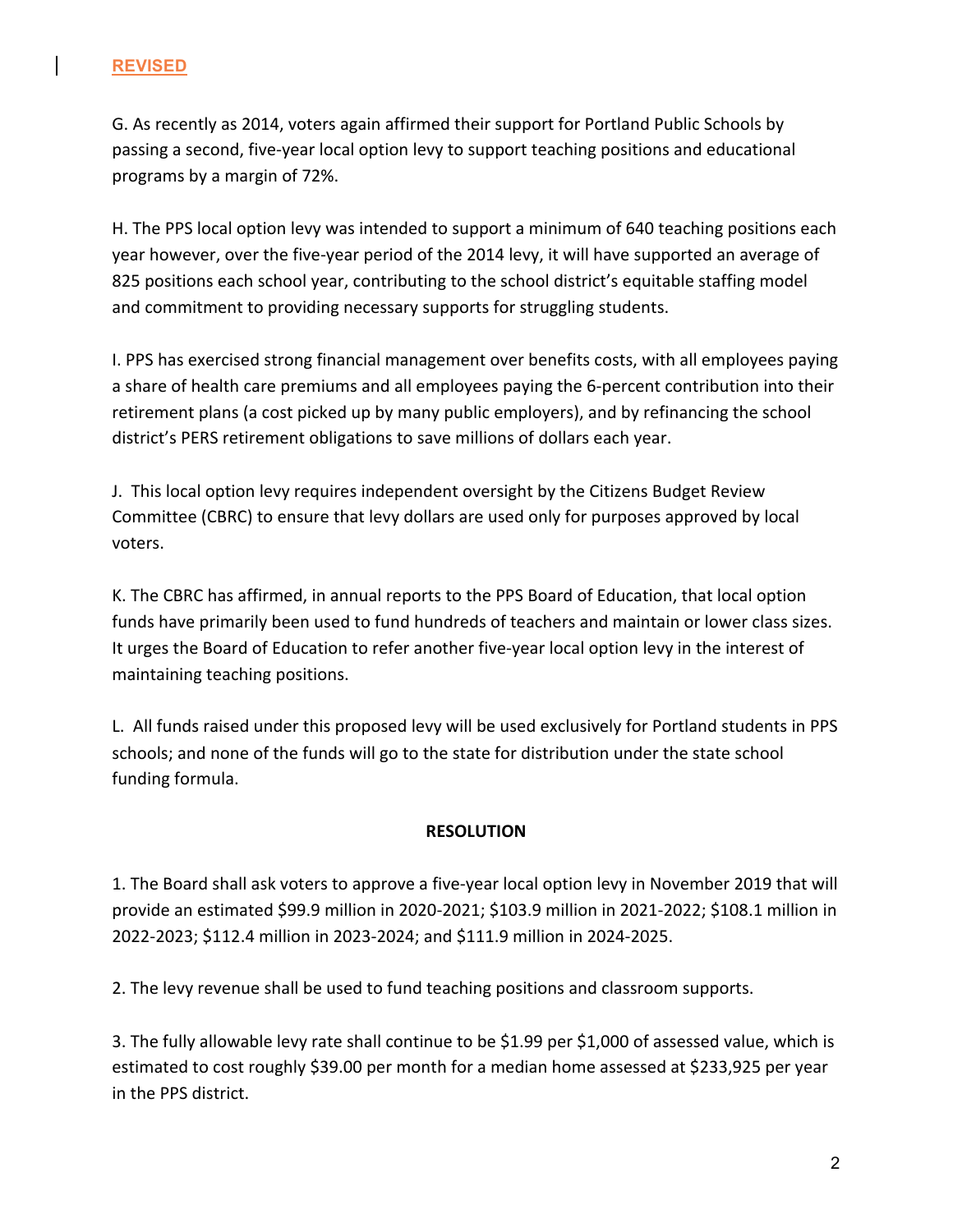## **REVISED**

4. The Citizen Budget Review Committee will continue to provide independent oversight so that the funds are spent as the voters intended. The CBRC will continue to publish an annual report about the use of the local option revenues and their contribution to student achievement.

5. The Board will continue to commission performance audits of the school district's activities, programs and services to achieve cost savings through increasingly efficient use of resources, as well as to seek opportunities to improve school effectiveness and capacity-building for increased accountability. Audits will continue to be conducted by independent auditors who will work at the direction of the Board to define the scope and design of audits.

6. The Board of Directors of School District No.1, Multnomah County, Oregon, finds that for the reasons and purposes described in the proposed measure set forth below, it is necessary and appropriate to levy a local option tax under ORS 280.040 et seq. for the fiscal year beginning July 1, 2020, and for four additional fiscal years thereafter each commencing July 1.

7. A serial levy election is hereby called to be held at the General Election on the 5th day of November 2019, in the manner and between the hours provided by law, at which there shall be submitted to the electors of School District No. 1, Multnomah County, Oregon.

8. PPS authorizes the Board Chair, Superintendent, or his designee (the "Authorized Representative") to take any actions necessary to place the measure that is attached as Exhibit A on the November 5, 2019 election ballot, and to place the explanatory statement that is attached as Exhibit B in the voter's pamphlet for that election. The Authorized Representative shall file the measure with the elections officer of Multnomah County not later than August 16, 2019 and the explanatory statement not later than September 5, 2019.

## **EXHIBIT A:**

**CAPTION (10 words):** Levy Renewal to Maintain Teaching Positions and Classroom Supports

**QUESTION (20 words):** Shall district maintain teaching positions, classroom supports; renew levy of \$1.99 per \$1,000 assessed value for five years beginning 2020? This measure renews current local option taxes.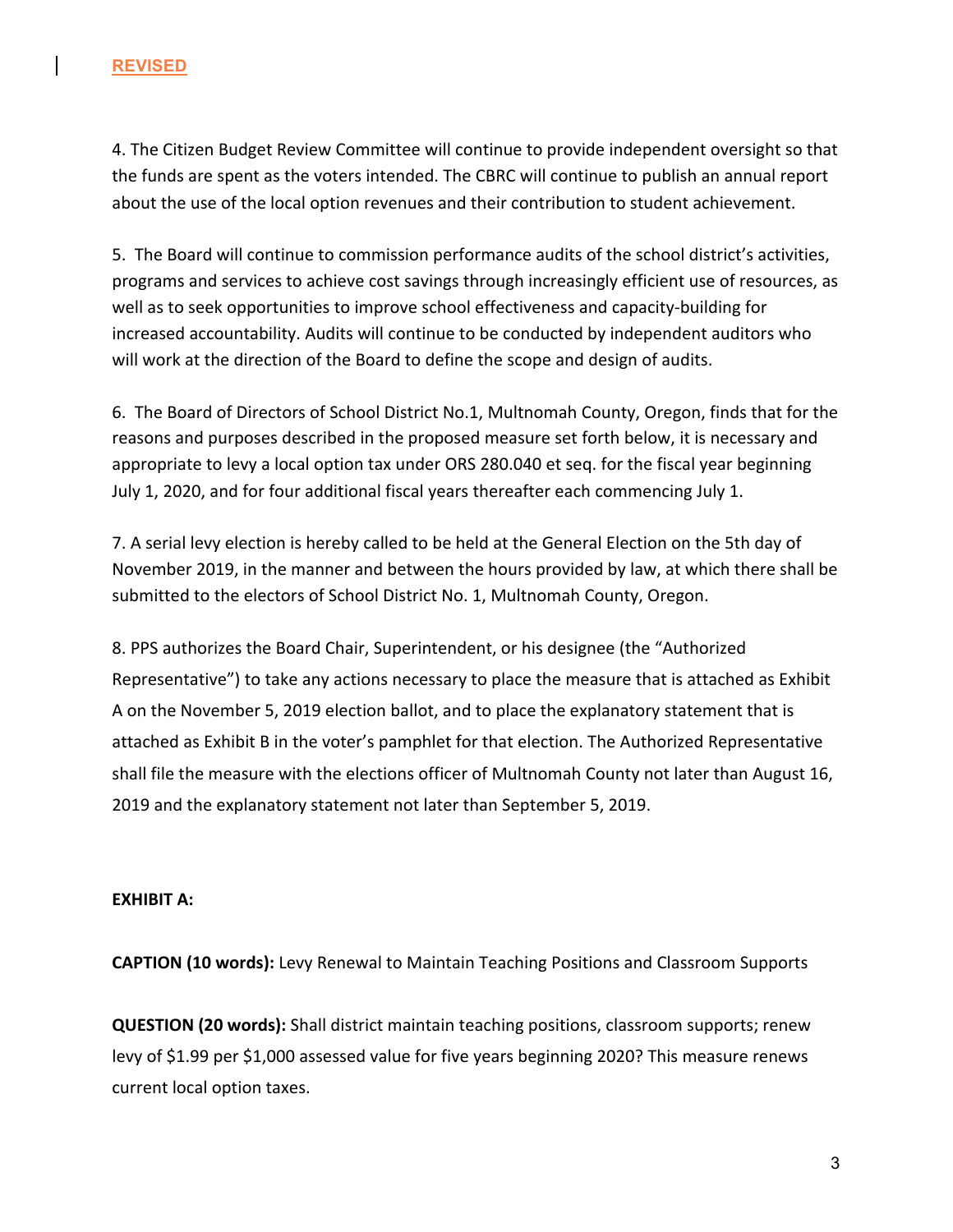**SUMMARY (175 words):** Portland Public Schools' current local option levy was approved by voters in 2014 to provide funding for schools over 5 years. The renewed levy will provide an estimated \$99.9 million in the first year. Over the past five years, the levy has funded an average of 825 teaching positions each year and, if approved, the renewed levy is projected estimated to maintain that average over the next five years.

This renewed local option levy would continue to fund teaching positions to:

- Support a well-rounded education, including career and technical programs and enrichments and electives for all students.
- Help maintain class sizes
- Provide supports, such as reading specialists, for struggling students<del>, such as reading</del> specialists.

Levy cost remains \$1.99 per \$1,000 assessed property value, the same as the 2014 levy.

Funds will be placed in a sub-account, and independent citizen oversight will review expenditures to verify that funds are used as approved by voters. No levy funds go-will be spent for  $\text{te}$ -administration. Independent pPerformance auditing of school district programs also will be done.

The levy will produce an estimated \$99.9 million in 2020-2021; \$103.9 million in 2021-2022; \$108.1 million in 2022-2023; \$112.4 million in 2023-2024; and \$111.9 million in 2024-2025. The estimated tax cost for this measure is an ESTIMATE ONLY based on the best information available from the county assessor at the time of estimate and may reflect the impact of early payment discounts, compression and the collection rate.

## **EXHIBIT B:**

## **EXPLANATORY STATEMENT (500 words)**

Portland Public Schools currently serves over 49,000 students in 81 schools and other programs throughout the neighborhoods of Portland.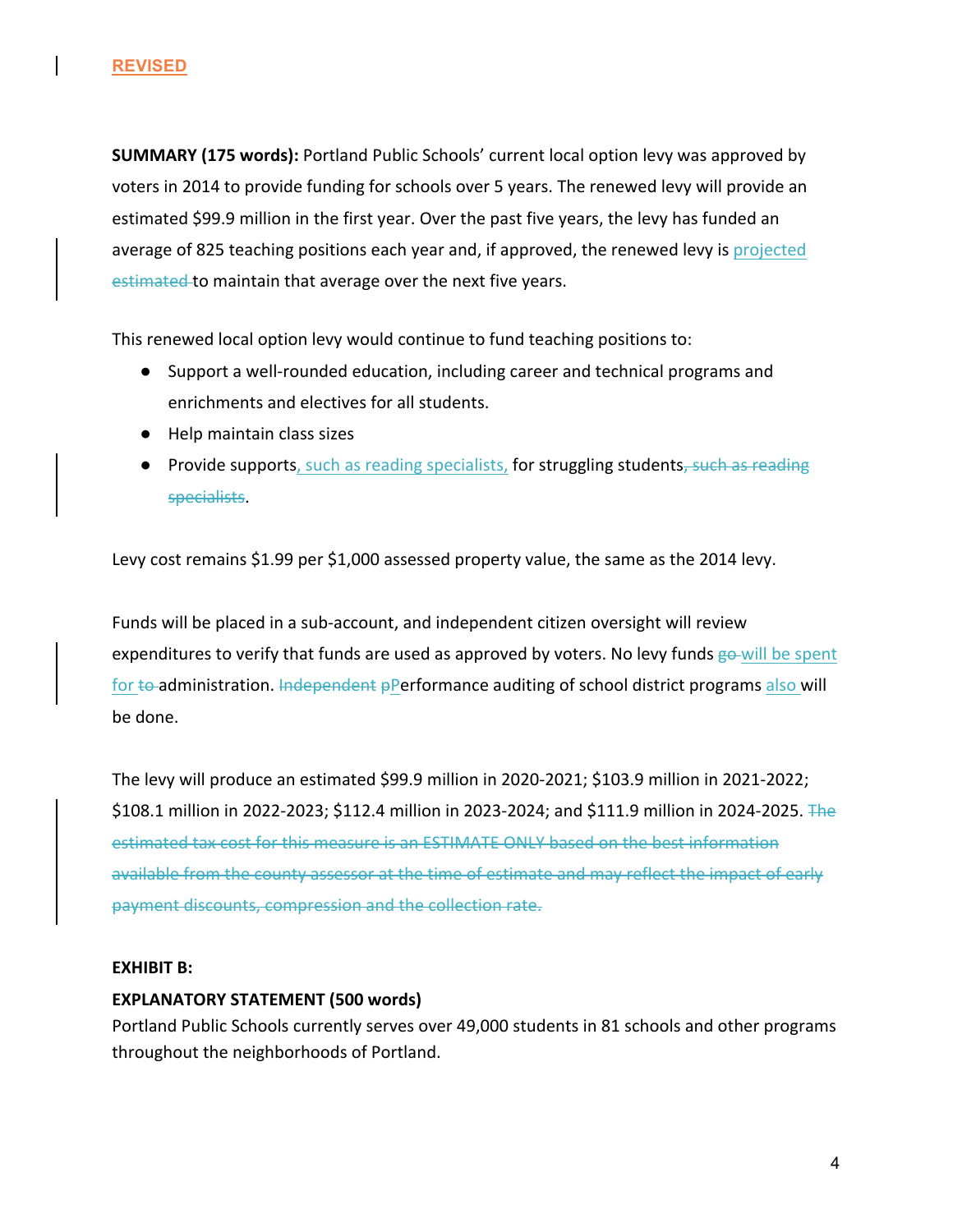## **REVISED**

For the ninth straight year, PPS' 4-year graduation rates increased in 2017-2018. The graduation rate of 79.6% remains above the statewide average and has risen more than 17 points since 2010. 

In serving the students of Portland, the district continuously strives to be fiscally responsible with taxpayer resources. Through many years of budget cuts, the school district and Board have worked to preserve classroom education. At the same time, PPS has advocated for a greater level of state investment by the Legislature and worked to ensure that all dollars are spent well and used for educational services for students. In December 2018, independent auditors gave PPS a clean financial bill of financial health. and tThe district will receive regular independent performance audits to monitor effective use of taxpayer resources.

The legislature has recently increased its investment in K-12 education, but more investments are needed to continue to build career and technical programs, maintain class size and better support struggling students. In the meantime, funds raised by this local option levy will help to close the funding gap.

If renewed, the levy is estimated to produce \$99.9 million for Portland Public Schools in school year 2020-2021. The proposed levy renewal would:

# Fund teaching positions and classroom supports at every school in the district

- The funds help support a well-rounded education, with enrichments for elementary and middle grades and electives in varied interest areas and disciplines for high school students.
- The funds help support career and technical programs and STEM programs, including computer science education, so students can graduate with the skills necessary to be career or college ready.
- Over the past five years, the levy funded an average of 825 teaching positions annually. If approved, that average will be maintained.
- Academic support for struggling students is included.

## **Continue to provide fiscal accountability and independent oversight**

• This renewal maintains the existing local option levy rate of \$1.99 per \$1,000 assessed value and ensures that all funds raised are directed to the voter-approved purpose of supporting schools.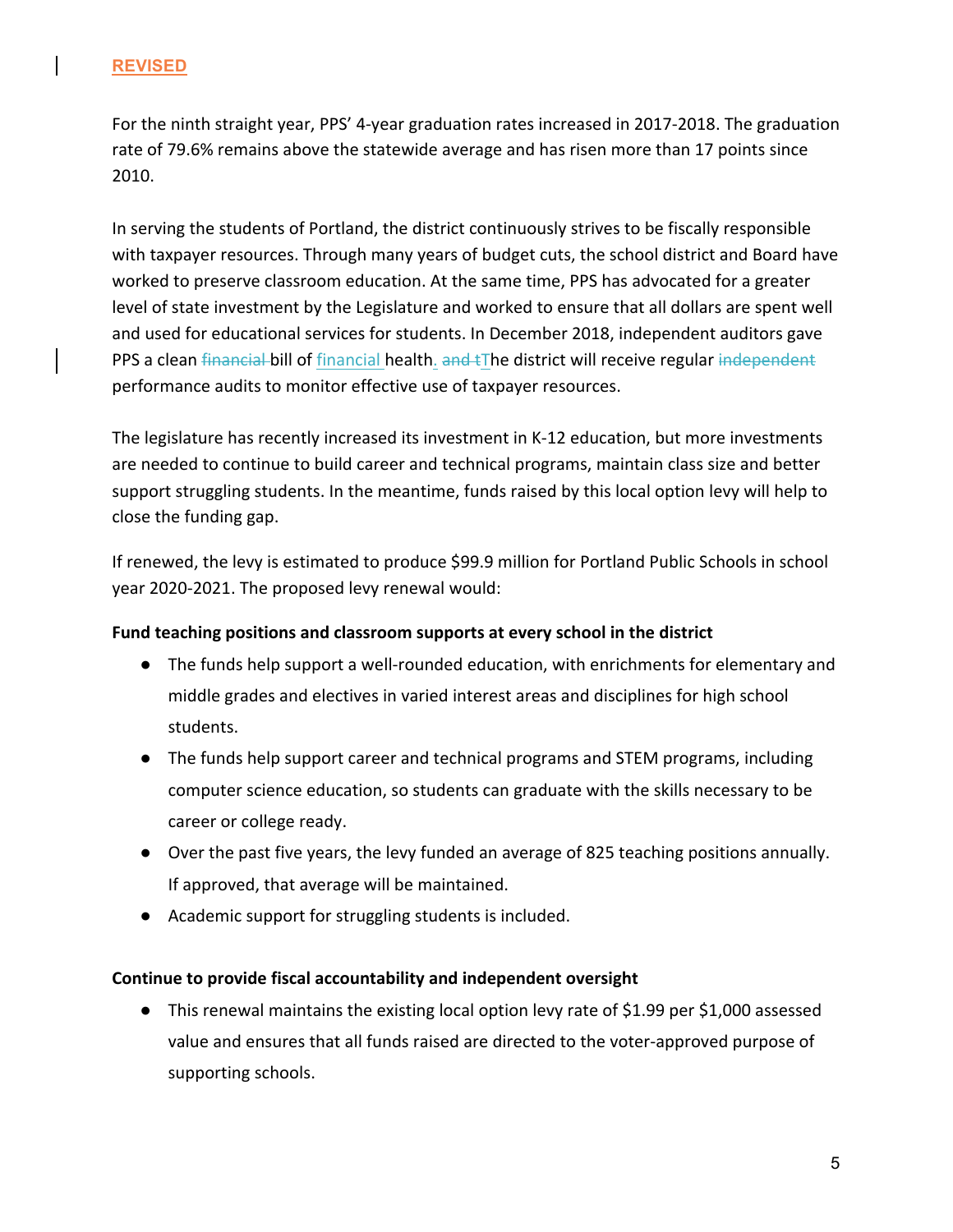- This local option requires independent citizen oversight so that tax dollars are used only for purposes approved by local voters.
- Funds will be placed in an sub-account to ensure their correct use and accurate reporting.
- No funds from this local option levy will be used for district administration.

#### **Maintain the existing tax rate of \$1.99 per \$1,000 of assessed value**

 $\bullet$  For a home with an average assessed value of \$233,925, the cost would be less than \$39 per month, or \$465 per year.

This local option levy replaces the one passed by voters in 2014, and maintains the existing tax rate. For a home with an average assessed value of \$233,925 and taxed at the maximum levy rate of \$1.99 per \$1,000 of assessed value, the estimated cost would continue to be about \$465 per year or \$39 per month.

Submitted by Guadalupe Guerrero Superintendent Portland Public Schools

## **2. Aug 13 Staff Report**

# Board Meeting/Work Session Date: August 13, 2019 **Senior Lead:** Stephanie Soden, Executive Chief of Staff  **Claire Hertz, Deputy Superintendent**

**SUBJECT: Recommendation to refer renewal of Local Option Levy to voters for November 2019 General Election**

## **I. BACKGROUND**

Portland Public Schools' five-year local option levy was approved by more than 70% of the district's voters in November 2014 for a \$1.99 per \$1,000 of assessed property value. Similar to many districts across the state, PPS supplements dollars allocated through the state school fund by administering a local option levy. When passed in 2014, the goal was to fund an additional 640 teaching positions to relieve overcrowding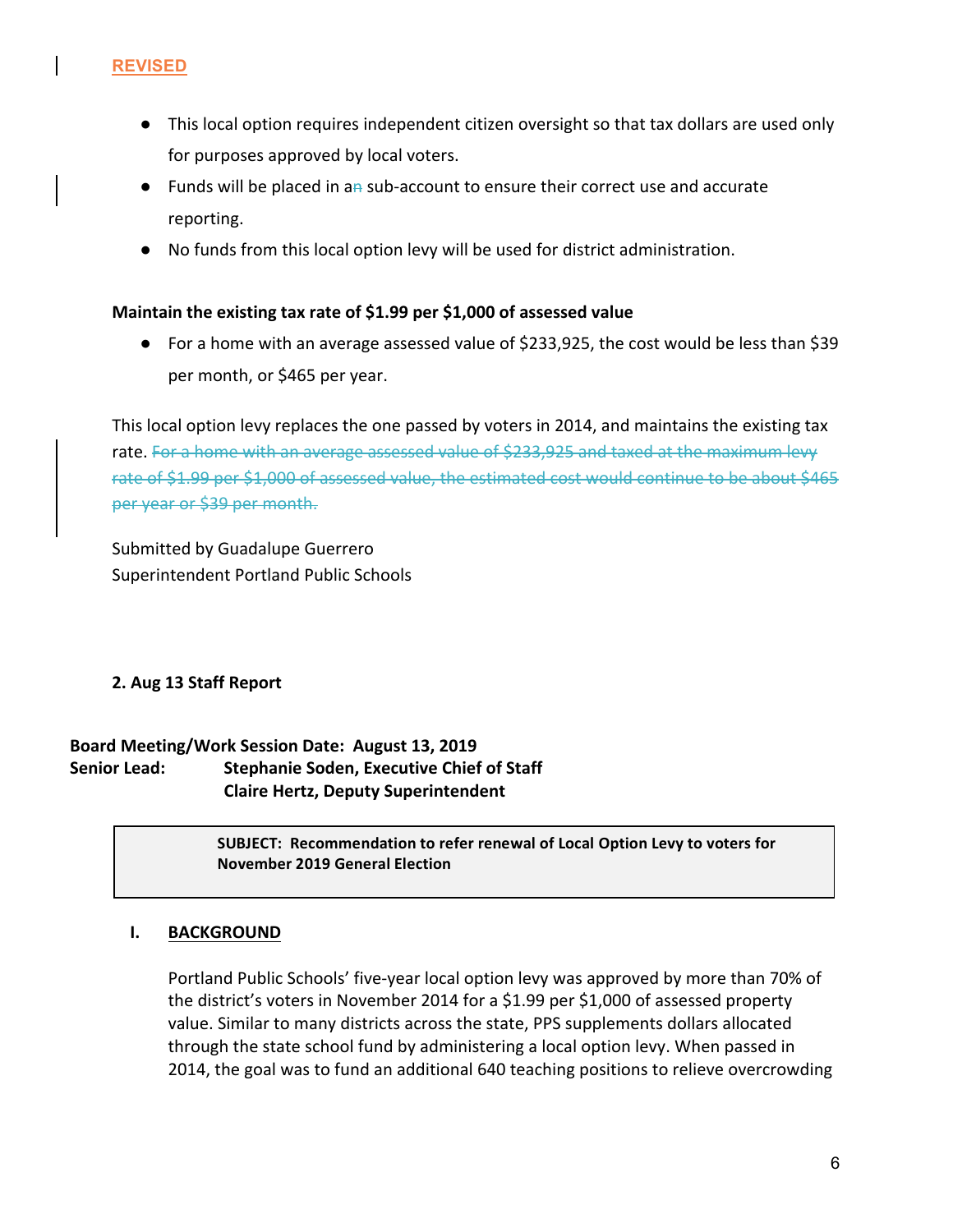

in classrooms and ensure a more equitable staffing model across the district. Each year of the levy, the district has been able to fund significantly more positions:

- 2015-16: 757 teaching positions
- 2016-17: 827 teaching positions
- 2017-18: 790 teaching positions
- 2018-19: 870 teaching positions

In 2019-20, PPS is projected to receive \$96,056,745 of revenue. In order to continue the levy and sustain this level funding for teaching positions in school year 2020-21, the Board will need to refer the renewal to district voters for approval at the November 5, 2019 general election.

## **I.** RELATED POLICIES/BEST PRACTICES

N/A

## **II. ANALYSIS OF SITUATION**

Portland Public Schools has received \$93,342,239 for 2018-19 as of May 2019 from Multnomah, Washington, and Clackamas Counties. Based on the 2018-19 receipts and an average teacher cost of \$107,344 including salaries and benefits, levy funds have supported approximately 880 teaching positions for the 2018-19 fiscal year. This meets the levy goal of supporting at least 640 teaching positions.

## **III.** FISCAL IMPACT

The local option levy is anticipated to generate \$96,056,745 in operating revenue to fund more than 800 teaching positions in 2019-20. Failure to refer or approve the levy renewal in 2019 could result in the loss of these teaching positions in 2020-21 and beyond because the levy serves as the sole funding source for this additional teaching capacity across the district.

Per Oregon law, school district local option collections are excluded from the State School Fund formula up to a prescribed limit. The limit is updated each year, and for fiscal year 2018-19, the per student limit has applied for a total limit of \$116,835,420 for Portland Public Schools. It is important to note, if projected collections are close to the applicable limit, future growth in levy revenue could result in actual revenues exceeding the limit and impact the amount received by the district for the State School Fund formula. As such, staff recommends that the Board maintain the existing rate of \$1.99 per \$1,000 assessed value to ensure that State School Funds are maintained at the maximum extent possible.

## **IV. COMMUNITY ENGAGEMENT**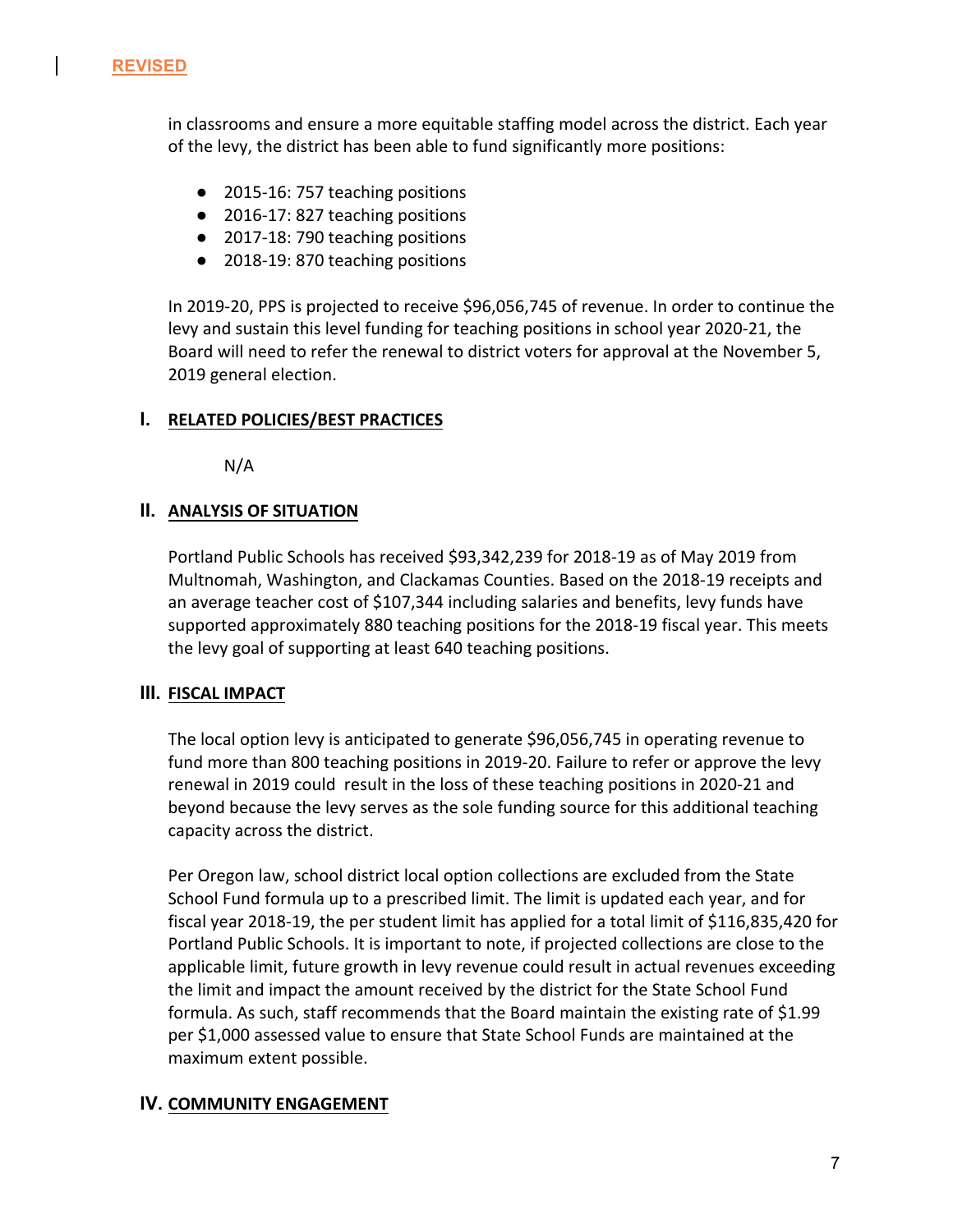In its analysis of the district's 2019-20 budget, the Community Budget Review Committee (CBRC ) learned of the significant importance of levy revenues on the district's ability to attract and retain teachers and maintain relatively low teacher to student ratios and an equitable staffing model. In its May 2019 report to the Board the CBRC recommended that the Board consider the referral a levy renewal measure to the voters in fall of 2019 in order to maintain the current tax levy rate and sustain 800 teaching positions in the coming school year.

Staff presented a preliminary levy renewal concept and timelines at Board work sessions in April and July 2019. On August 6, the Board invited members of the general public and school communities to provide feedback on their consideration of renewal resulting in approximately one dozen individuals representing a variety of stakeholders providing testimony in support.

## **V. TIMELINE FOR IMPLEMENTATION/EVALUATION**

The Multnomah County Elections Division has established the following deadlines for measures coming before the voters on November 5, 2019:

- Friday, Aug 16, 2019 Deadline for Special District to file notice of ballot title with County Elections for publication
- Thursday, Sept 5, 2019 Measure filing deadline
- Sept 9, 2019 Voters' Pamphlet deadline for measure arguments
- Nov 5, 2019 Special Election date

It is important to note that the Multnomah County Elections Division's timelines are different than in previous years, resulting in a two-step referral process. As outlined above, only the proposed ballot title is due in mid-August, followed by the full measure's referral in early September. Due to the possibility of a ballot title challenge by potential opponents, it is essential that the notice of ballot title be filed in advance of the Aug 16 deadline so that if the ballot title is challenged it will be adjudicated by the Sept 5 deadline, and be referred to the November 5 ballot.

## **VI. BOARD OPTIONS WITH ANALYSIS**

To continue local option levy revenue and sustain the level of teaching positions in 2020-21, the Board will need to refer the levy renewal to the district voters for approval at the November 5, 2019 election. To maintain the current staffing level funded by the levy - an average of 825 positions annually over the past five years - the Board would need to continue the same tax rate of \$1.99 per \$1,000 of assessed value. Maintaining this level will keep receipts within the limitations for the exclusion from the State School Fund formula. An analysis of the impact of higher or lower rates - Local Option Levy Revenue Projection for FY 2020 prepared by Piper Jaffray - was included in the July 16,